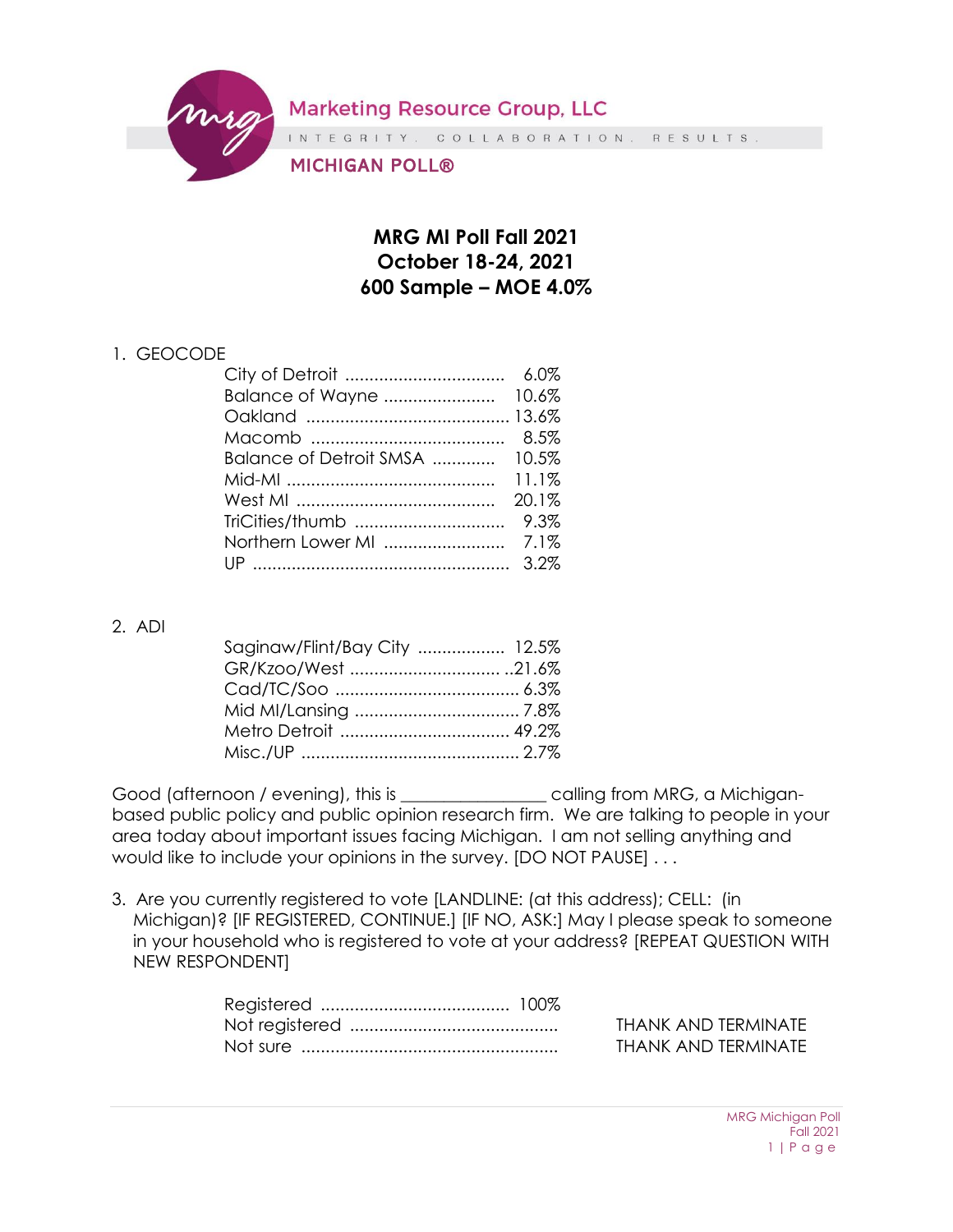4. Are you, or is anyone in your household a reporter, employed by or consult for a newspaper, television or radio station, marketing or research firm, or by a political party or candidate?

> Yes (THANK AND TERMINATE) .......................................... No (CONTINUE) ....................................................... 100% Note Sure / Refused (THANK AND TERMINATE) ..............

5. Do you feel things in this *country* are generally going in the right direction, or do you feel things have gotten pretty seriously off on the wrong track?

6. And, thinking about things in Michigan . . . do you feel things in the *State of Michigan* are generally going in the right direction, or do you feel things have gotten pretty seriously off on the wrong track?

7 & 8. What are the most important issues facing the state of Michigan at this time? That is, the one or two you personally are most worried about? (please choose category that is closest to the answer given and record the verbatim response).

Anything else?

| Roads/infrastructure/pot holes  11.1%<br>The economy and jobs  27.1%<br>The Coronavirus (COVID)  18.6%<br>Politicians/Government  11.1% | 1 st | 2nd     |
|-----------------------------------------------------------------------------------------------------------------------------------------|------|---------|
|                                                                                                                                         |      | 9.0%    |
|                                                                                                                                         |      | 18.1%   |
|                                                                                                                                         |      | 8.6%    |
|                                                                                                                                         |      | 5.6%    |
|                                                                                                                                         |      | 5.1%    |
|                                                                                                                                         |      | 3.7%    |
|                                                                                                                                         |      | 1.5%    |
|                                                                                                                                         |      | 3.8%    |
|                                                                                                                                         |      | 10.5%   |
|                                                                                                                                         |      | 2.7%    |
|                                                                                                                                         |      | 16.1%   |
|                                                                                                                                         |      | 6.5%    |
|                                                                                                                                         |      | $8.8\%$ |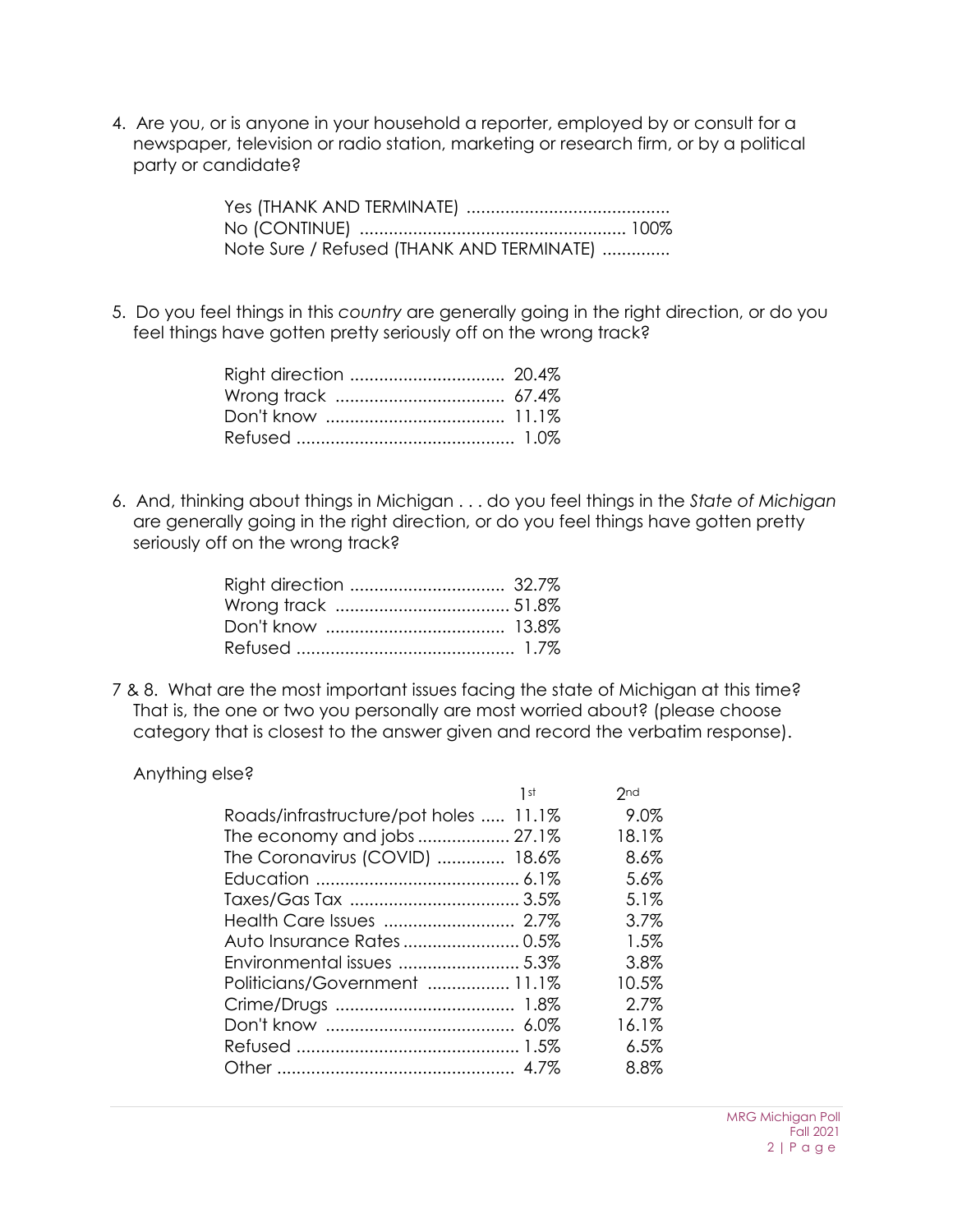Moving on to another issue…

27. Generally speaking, would you say you support or oppose the concept of school choice, giving parents the right to use the tax dollars designated for their child's education to send their child to the public or private school which best serves their educational needs?

|                            | Number | Percent |
|----------------------------|--------|---------|
| <b>Strongly Support</b>    | 362    | 60.1%   |
| Somewhat Support           | 93     | 15.4%   |
| Neither Support nor Oppose | 18     | 3.0%    |
| Somewhat Oppose            | 32     | 5.3%    |
| <b>Strongly Oppose</b>     | 83     | 13.8%   |
| Don't Know                 | 11     | $1.8\%$ |
| Refused                    | З      | 0.5%    |
| Total                      | ለበ2    | 100.0%  |

28. Educations Savings Accounts, or ESA's, are funds that families can use to directly support their child's education, whether it be for added educational services outside of their current school, or for alternative school choices like homeschool, private school, or a different public school not in their district. These accounts could be funded by charitable donations, or direct government support. In general, do you support Michigan families having access to Educational Saving's Accounts?

|                            | Number | Percent |
|----------------------------|--------|---------|
| <b>Strongly Support</b>    | 296    | 49.2%   |
| Somewhat Support           | 188    | 31.2%   |
| Neither Support nor Oppose | 27     | $4.5\%$ |
| Somewhat Oppose            | 40     | $6.6\%$ |
| <b>Strongly Oppose</b>     | 46     | $7.6\%$ |
| Refused                    | 5      | $0.8\%$ |
| Total                      |        | 100.0%  |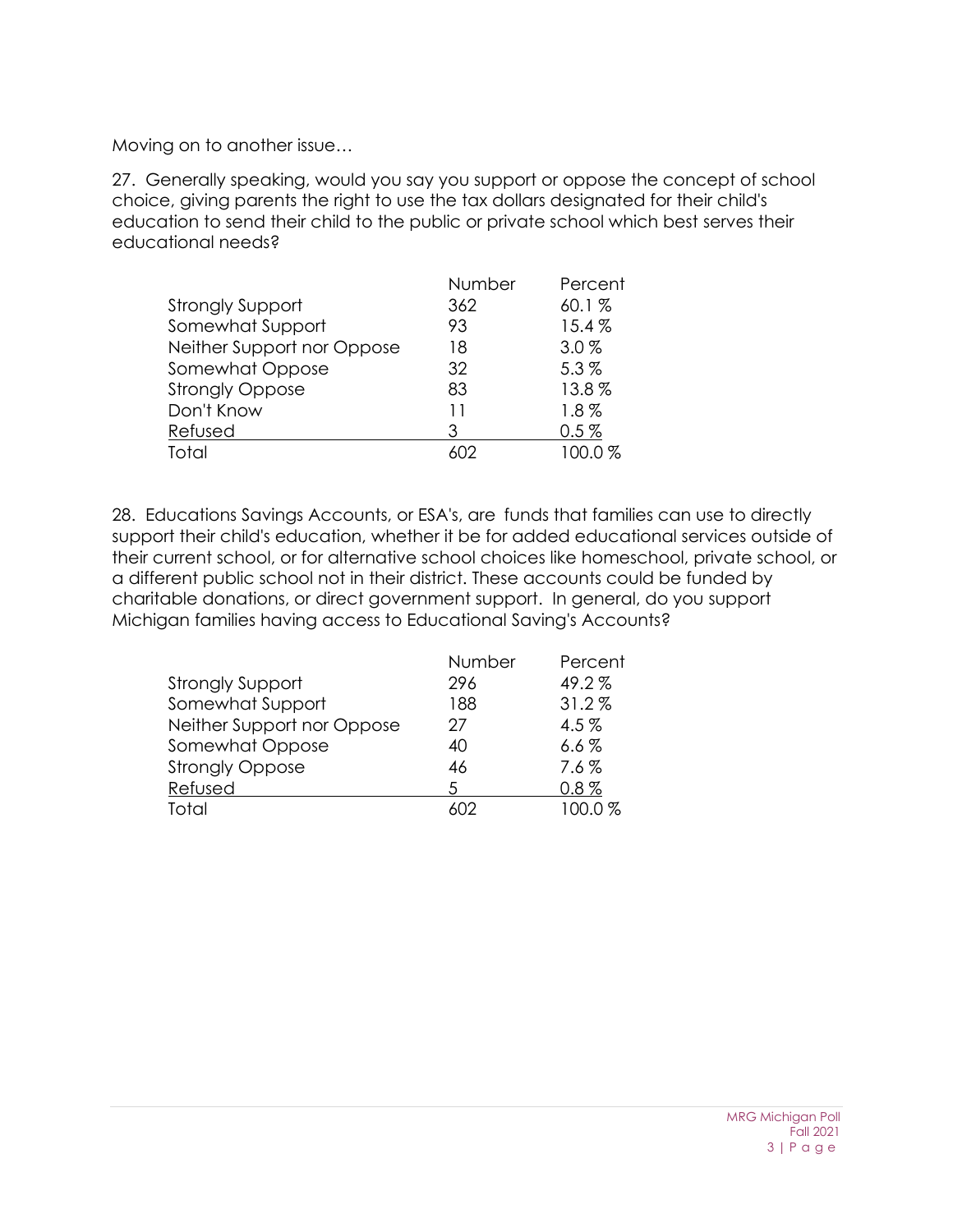And, for statistical purposes only . . .

37. Generally speaking, do you think of yourself as (ROTATE: a Republican, a Democrat) an Independent or what? (IF DEMOCRAT OR REPUBLICAN, ASK:) Would you call yourself a strong (Democrat/Republican) or not a very strong (Democrat/Republican)? (IF NOT SURE, CODE AS NOT VERY STRONG DEMOCRAT/REPUBLICAN.) (IF INDEPENDENT, ASK:) Well, do you consider yourself closer to the [ROTATE] Republicans or the Democrats?

| Strong Democrat             | 20.8% |
|-----------------------------|-------|
| Not very strong Democrat    | 4.8%  |
| Independent/lean Democrat   | 15.8% |
| Independent                 | 14.6% |
| Independent/lean Republican | 14.0% |
| Not very strong Republican  | 4.7%  |
| Strong Republican           | 19.1% |
|                             | 2.5%  |
|                             | 1.8%  |
|                             |       |
|                             |       |
|                             |       |
|                             |       |
|                             |       |

38. On political issues, do you consider yourself to be very conservative, somewhat conservative, moderate, somewhat liberal or very liberal?

| Very Conservative  16.8%     |  |
|------------------------------|--|
| Somewhat Conservative  22.8% |  |
|                              |  |
|                              |  |
|                              |  |
|                              |  |
|                              |  |
|                              |  |
|                              |  |
|                              |  |
|                              |  |
|                              |  |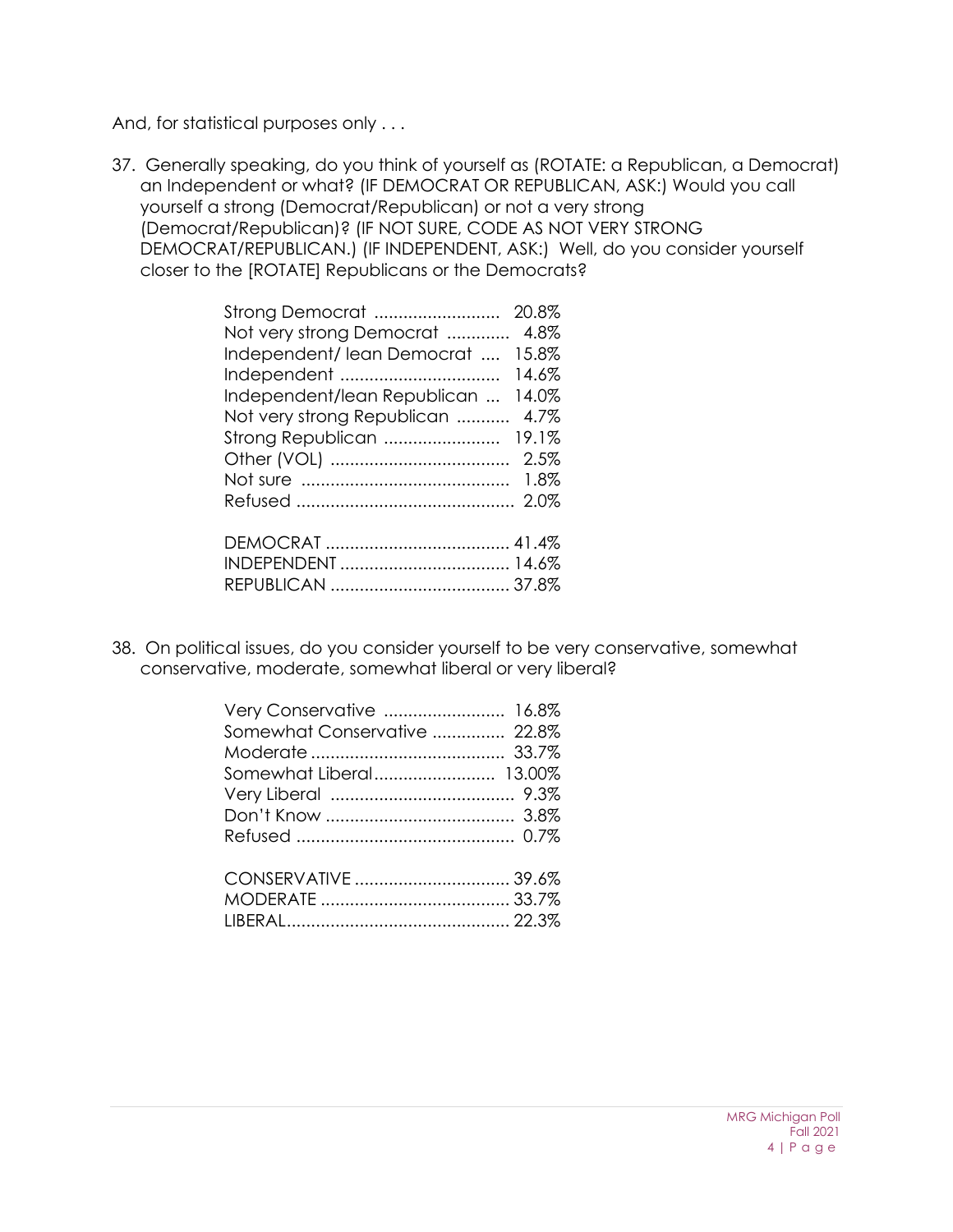39. And, what is your main racial or ethnic group? [DO NOT READ]

| Caucasian/White  76.9%        |  |
|-------------------------------|--|
| African American/Black  13.6% |  |
|                               |  |
|                               |  |
|                               |  |
|                               |  |
|                               |  |

40. Are you or is anyone in your household a member of a labor union or a public employees union? [IF YES, ASK:] Which . . .

| Public Employees Union  5.1% |  |
|------------------------------|--|
|                              |  |
|                              |  |
|                              |  |

41. And, may I ask how old you were on your last birthday?

| 5.0%    |
|---------|
| 4.8%    |
| 7.6%    |
| 7.3%    |
| 7.1%    |
| 12.8%   |
| $6.1\%$ |
|         |
|         |
|         |
|         |
|         |
|         |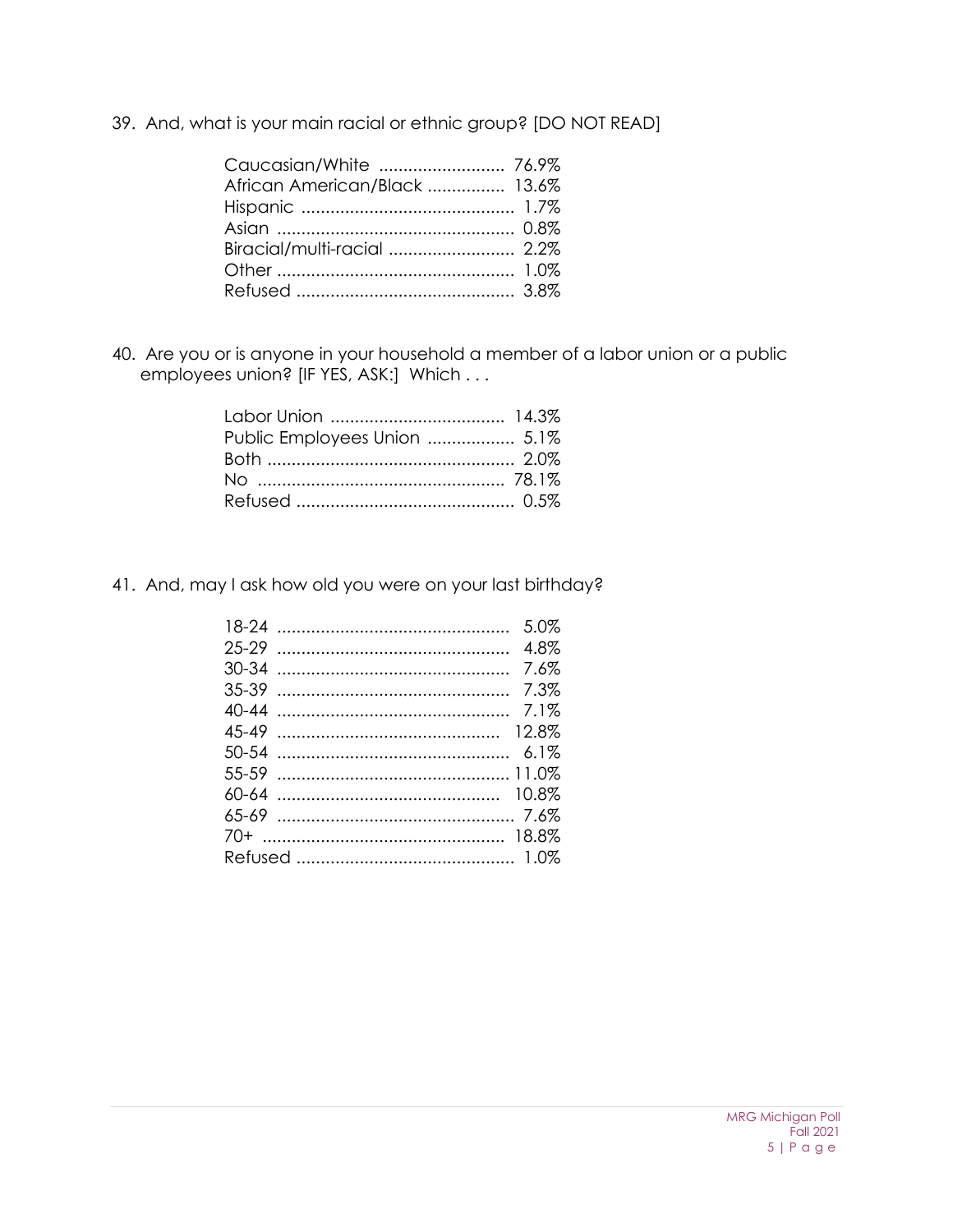42. And, what is the highest degree or level of school you have completed . . . you can stop me when I read the correct category.

| Some High School or Less  2.3%               |
|----------------------------------------------|
| High School Diploma or GED  17.8%            |
| Some college credit, no degree  17.9%        |
| Trade / technical / vocational training 7.3% |
| Associates Degree  13.5%                     |
| Bachelor's Degree  23.3%                     |
| Master's Degree  12.6%                       |
| Professional Degree  2.2%                    |
| Doctorate Degree  2.3%                       |
|                                              |
|                                              |

43. What is your religious preference? Is it Protestant, Catholic, Jewish or some other religion or no religion? [IF PROTESTANT, ASK:] Do you consider yourself born-again or evangelical?

| Protestant 31.1%            |  |
|-----------------------------|--|
| Born-again/Evangelical17.9% |  |
| Catholic  17.4%             |  |
| Jewish 1.2%                 |  |
|                             |  |
| None 20.9%                  |  |
| Refused 3.7%                |  |

44. Generally speaking, on the issue of abortion do you consider yourself [ROTATE:] (pro-life) or (pro-choice)?

| Pro-choice , 55.0% |  |
|--------------------|--|
| Pro-life 34.7%     |  |
| Not sure 7.8%      |  |
| Refused 2.5%       |  |

45. Do you have any school-aged children at home (kindergarten through high school)?